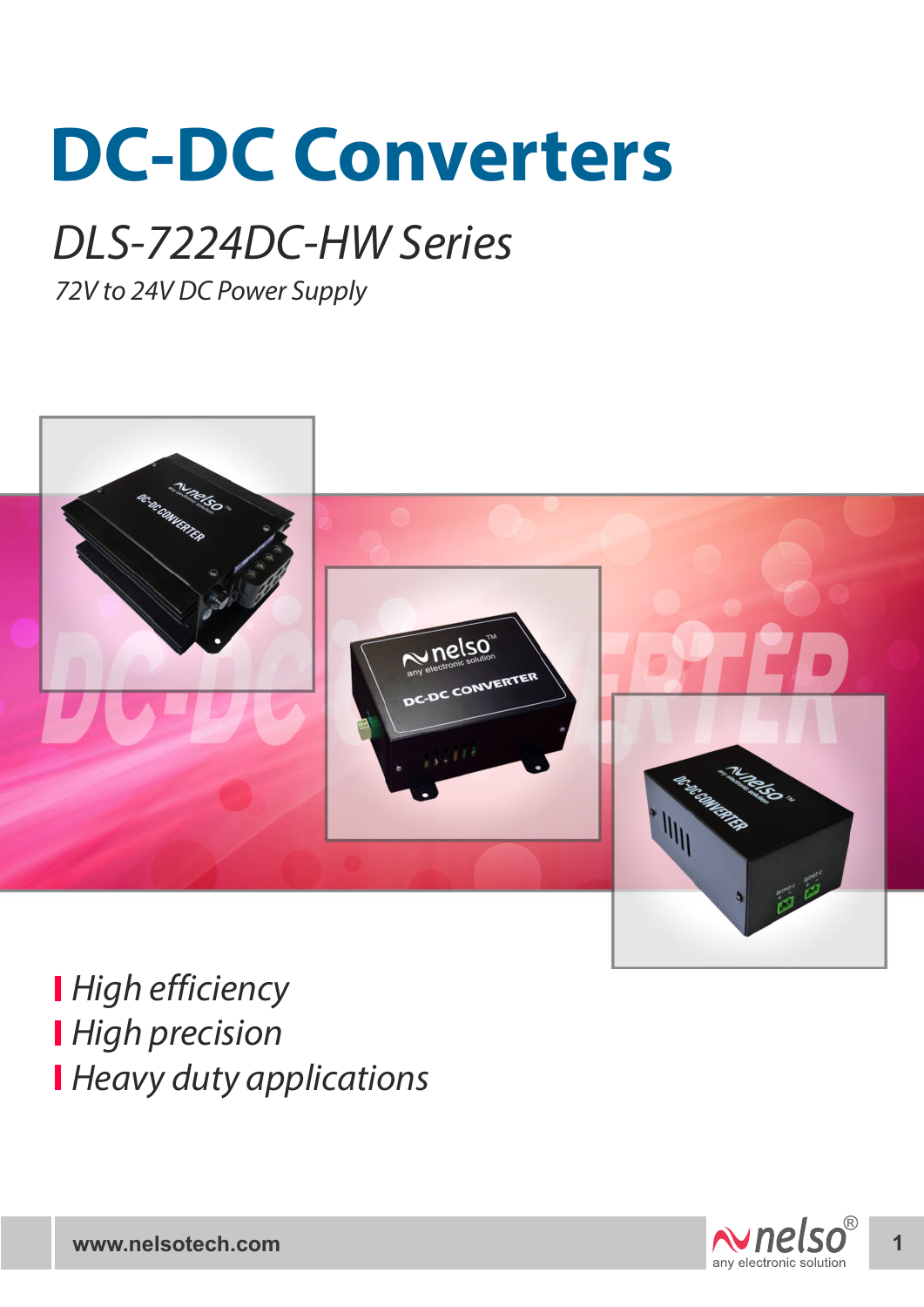#### **DLS-7224DC-HW Series DC-DC Converter Datasheet 66-85 VDC Input and 24VDC output**



### Applications:

- . Automotive
- . Telecommunications
- . . Distributed power
- Defense
- . Aerospace
- Aerospa<br>• Medical
- . And other applications requiring high efficiency

#### General Description:

Nelso<sup>®</sup> is manufacturer of high precision, high reliability DC-DC Converter in Kolkata, India. This product is designed to provide 72V to 24V power conversion for heavy duty applications.

#### Features:

- I CULUICS.<br>• Input-output isolation
- Input-output is<br>• High efficiency
- High efficiency<br>• High precision
- High precision<br>• Wide input voltage range
- Wide input voltage rang<br>• Over-voltage protection
- Under voltage protection .
- Under voltage protection<br>• Reverse polarity protection
- Reverse polarity protection<br>• Voltage transient protection
- Voltage transient pro<br>• Over load protection
- Over load protection<br>• Short circuit protection

#### Quick Reference Data:

| Model No.     | Input<br>Voltage  | Output<br>Voltage | <b>Output</b><br>Current | Efficiency | Ripple       |
|---------------|-------------------|-------------------|--------------------------|------------|--------------|
| DLS-7224DC-HW | 72V <sub>DC</sub> | 24V DC            | $16-25A$                 | $>80\%$    | $<$ 150 $mV$ |

#### Electrical Specification:

| Input Voltage:                       | 66V - 85V DC                           |  |  |
|--------------------------------------|----------------------------------------|--|--|
| <b>Output Voltage:</b>               | 24V DC (Regulated)                     |  |  |
| <b>Output Current / Wattage:</b>     | 16 - 25A / 384W-600W                   |  |  |
| <b>Reverse Polarity:</b>             | <b>100V DC</b>                         |  |  |
| Line Regulation:                     | ±1%                                    |  |  |
| Load Regulation:                     | $\pm$ 5% at terminal block             |  |  |
| <b>Switching Frequency:</b>          | 80 KHz                                 |  |  |
| <b>Efficiency:</b>                   | >80% Typical                           |  |  |
| Topology:                            | Transformer isolated forward converter |  |  |
| <b>Operating Temperature:</b>        | -20 to 80 $^{\circ}$ C                 |  |  |
| Humidity:                            | Up to 95% RH                           |  |  |
| <b>Cooling Process:</b>              | Forced convection cooling by fan       |  |  |
| <b>Storage Temperature Range:</b>    | $-55^{\circ}$ C to + 105 $^{\circ}$ C  |  |  |
| Weight:                              | 1400gm                                 |  |  |
| Dimension (Length x Width x Height): | 242 x 155 x 95mm                       |  |  |